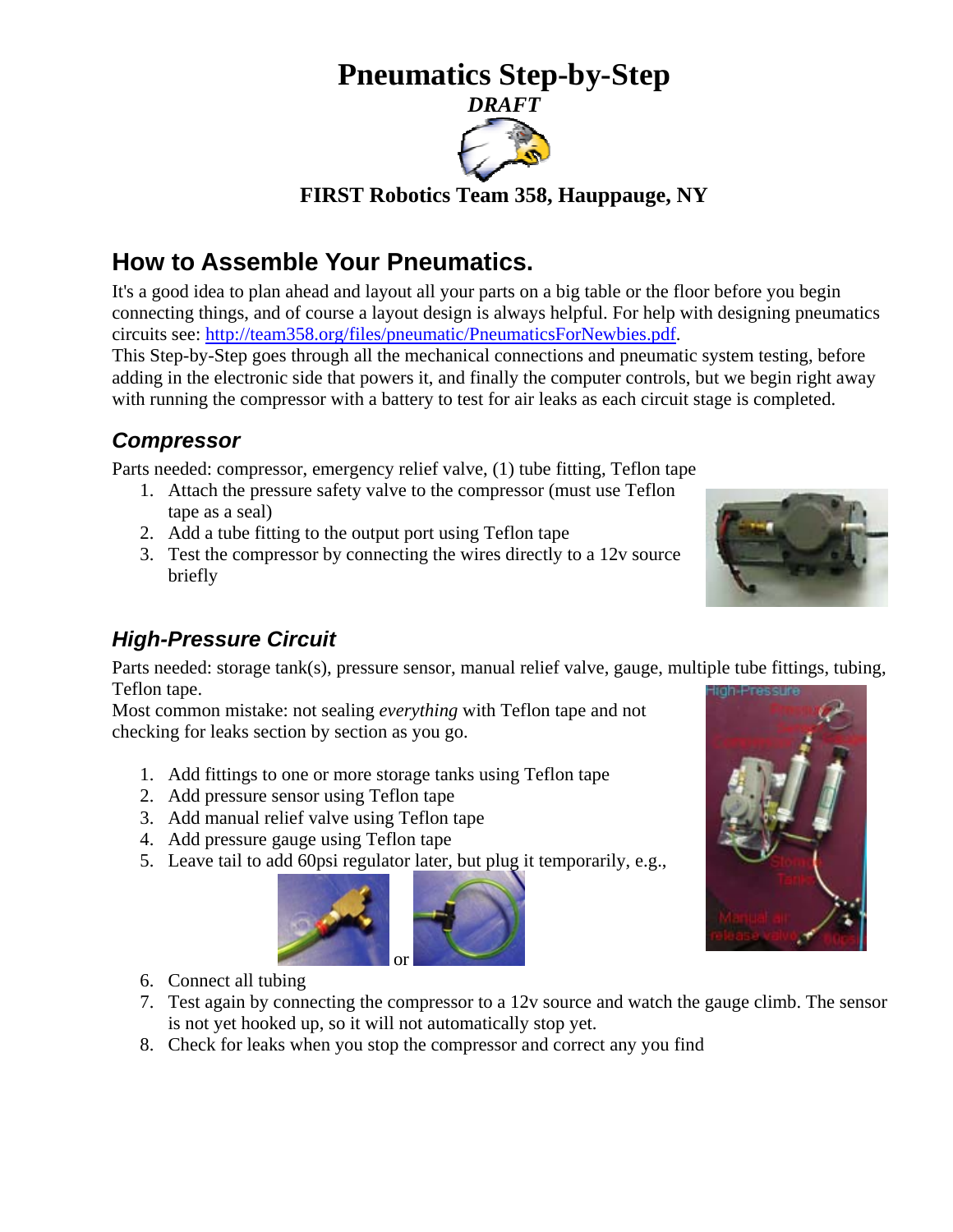## *Low-Pressure Circuit*

Parts needed: all-black regulator, solenoid(s), cylinder(s), multiple tube fittings, tubing, Teflon tape. Most common mistakes: incorrect assembly of the regulator by not recognizing the low-pressure port. Not using the correct solenoid ports.

- 1. Assemble the all-black regulator using Teflon tape
	- a. The low-pressure port *indicated by an arrow* gets a tube fitting using Teflon tape
	- b. The port opposite the low-pressure outlet is for the high-pressure input. Add a tube fitting for high-pressure air using Teflon tape
	- c. Add a pressure gauge to either of the remaining two ports using Teflon tape
	- d. Add the plug packed with the regulator to the final unused port using Teflon tape



- 2. Add the 60psi (all black) regulator to a tube from the tail-end of the High-Pressure Circuit.
- 3. Assemble SMC solenoid if used or use the pre-assembled Festo or Bosch-Roxroth
	- a. Swap out any 24VDC ends for 12VDC replacements on the main body



- b. Add the separate ports to the main body careful to use the rubber seal
- c. Add tube fittings to the input and output ports using Teflon tape
- 4. Connect regulator via tubing to one or more solenoids
- 5. Add tube fittings to cylinders using Teflon tape
- 6. Connect the solenoid(s) to cylinders with tubing
- 7. If you will have an even lower-pressure circuit, then leave a tail plugged for testing
- 8. Run the compressor as before to see if the circuit holds air. The solenoids cannot be tested yet. Adjust the regulator to the low-pressure you want, e.g., 60-30psi.

For additional lower pressure circuits repeat as for the Low-Pressure Circuit above, but using the regulator with the yellow ring.

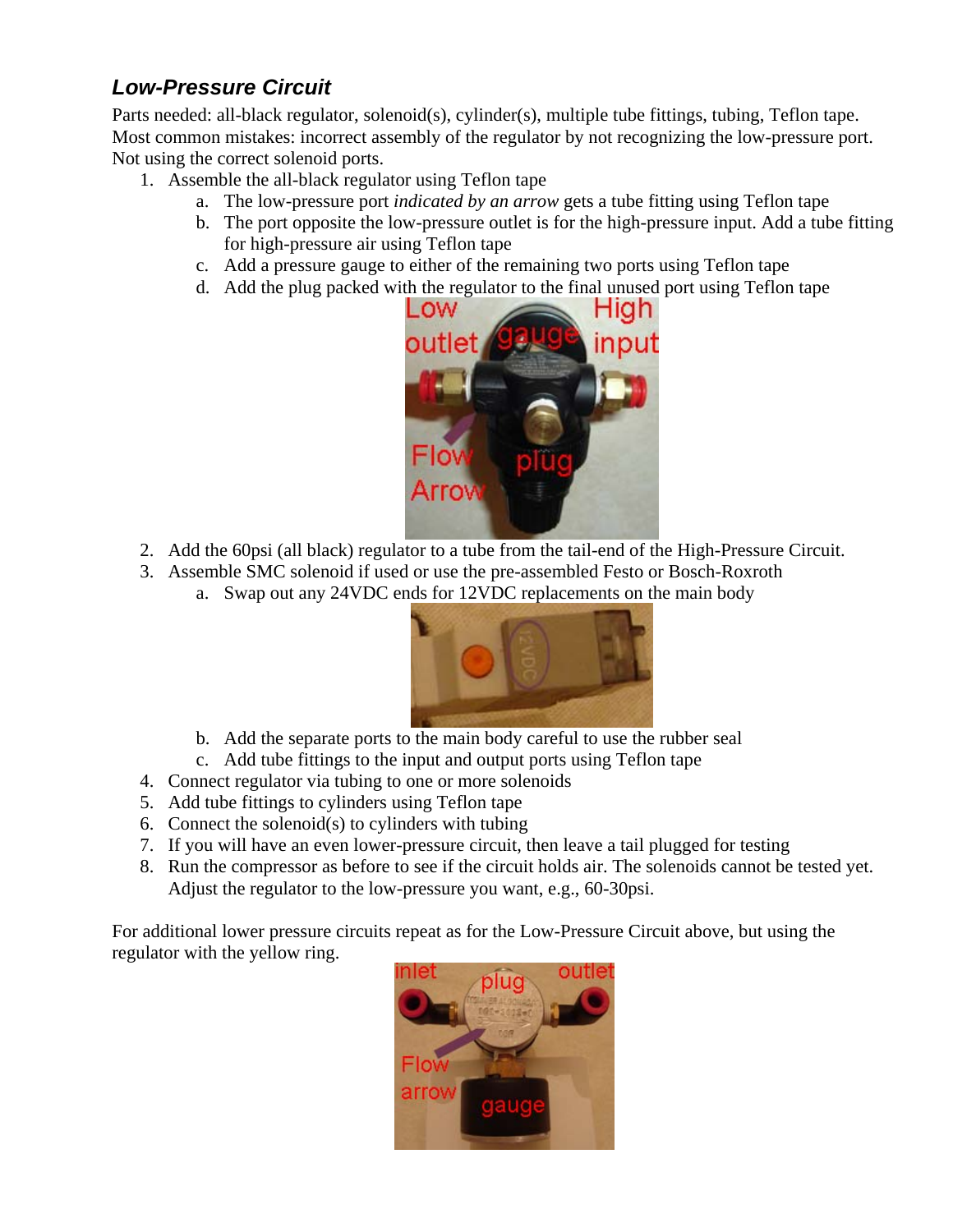

#### **Tubing Solenoid Valves**

 $\triangleright$  Festo (single solenoid)

Fully assembled, simply push the tubing into the ports.

- o Port 1 pressure input minimum of  $\sim$ 35psi for the valve to work
- o Port 2 output to cylinder. relay1\_fwd=0; means pressure is coming out (default position)
- o Port 3 exhaust for excess air leaving cylinder
- o Port  $4$  output to other end of cylinder. relay1\_fwd=1; means pressure is coming out
- $\triangleright$  SMC (single & double solenoids)

This has to be assembled from several parts. 1) the main body, 2) the ports/gaskets, 3) screw SMC fittings. You'll need a miniature screwdriver, such as those used to fix eyeglasses. Then the tubing is pushed into the fittings.

- $o$  minimum of  $\sim$  20psi for the valve to work
- o "X" and "PE" are not used.
- o "EA" and "EB" are the exhaust for the "A" and "B" ports.
- o "A" & "B" go to the two ends of a cylinder
- $\triangleright$  Bosch-Rexroth (single solenoid)

Fully assembled, remove the grey nut and slide it onto the tubing, push the tubes onto the port, tighten the grey nut to secure it.

- o "P" pressure input
- o "B" output to cylinder. relay1\_fwd=0; means pressure is coming out (default position)
- $\circ$  "A" output to other end of cylinder. relay1\_fwd=1; means pressure is coming out
- o "R" exhaust port

### *Wiring*

Parts needed: black/red wire, female spade connectors, breaker panel, 20a snap-action breaker for each Spike used plus an extra one for the compressor's Spike, one Spike for each solenoid and one for the compressor, 12v battery, (2) Anderson connectors, 12v on/off switch.

Most common mistakes: Not using color coded red/black wire making it easy to mis-wire, and not recognizing the difference between:

- $\triangleright$  RC PWM outputs (not used in pneumatics)
- $\triangleright$  Digital Inputs/Outputs(inputs used for Pressure Switch & Reed switches)
- $\triangleright$  Relay Outputs (used for spikes controlling solenoids and the compressor)
- $\triangleright$  Analog Inputs (not used in pneumatics)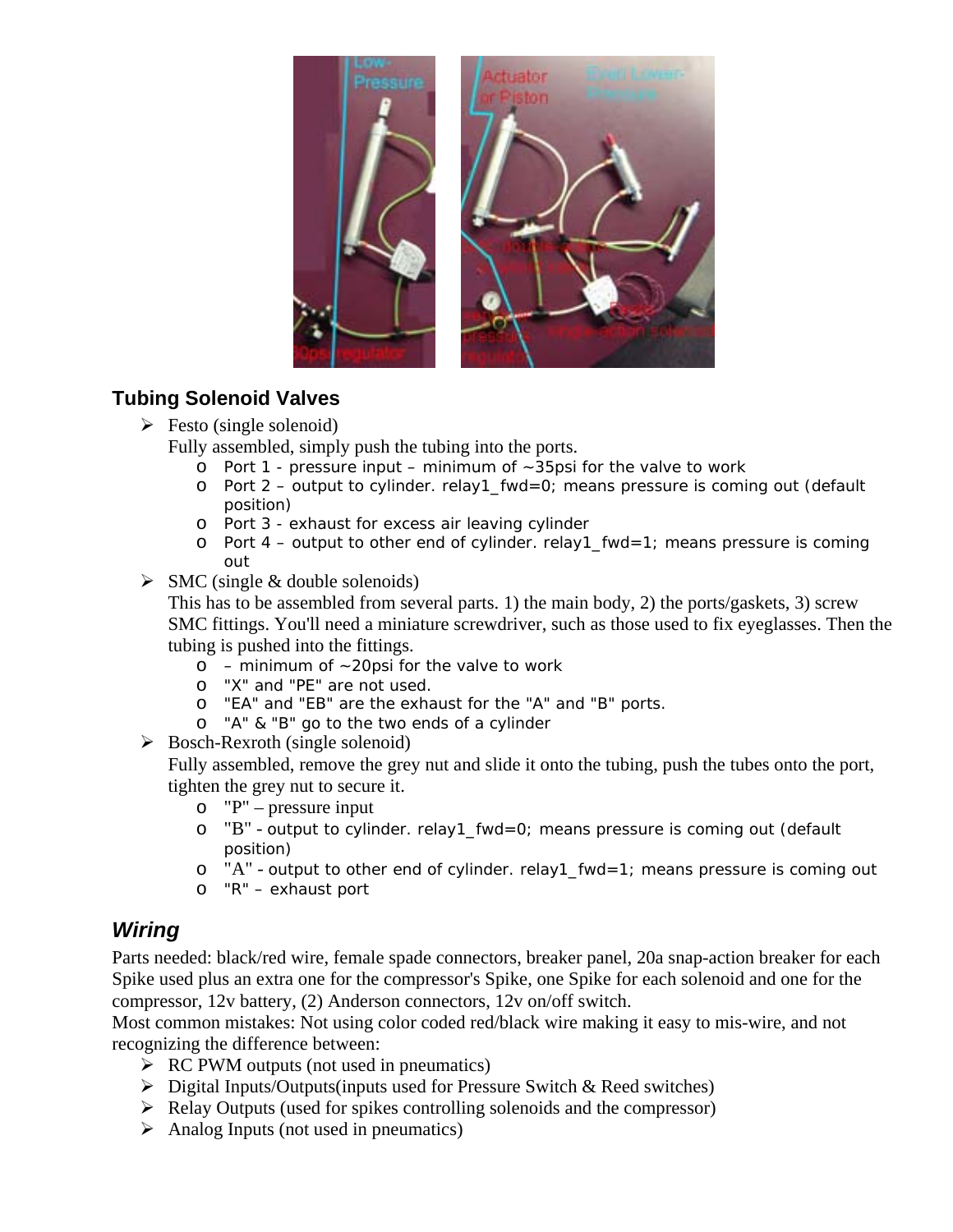#### **Compressor First**

Most common mistake: wiring the compressor backwards (no it will not suck air out).

- 1. Wire the compressor to a Spike using female spade connectors
- 2. Replace the Spike fuse with a 20a snap-action breaker
- 3. Wire the Spike to the breaker panel using more female spade connectors
- 4. Add the 20a snap-action breaker
- 5. Wire the red (positive) side of the breaker panel to a 12v on/off switch
- 6. Wire the breaker panel black (ground) to an Anderson connector
- 7. Wire the on/off switch to the Anderson connector
- 8. Connect a 12v battery with a matching Anderson connector
- 9. Flip the on switch and see if the compressor runs
- 10. Note: The compressor will run in reverse, just less efficiently, so make sure red goes to M+.

#### **Solenoids Second**

- 1. Add wires to the solenoid(s) connectors if necessary
	- a. Festo Slide the gray connector from the black housing (can be pushed out from top with supplied screw), and wire  $1 - \text{Negative}, 2 - \text{Positive}.$
	- b. Bosch-Roxroth Two connectors are included, crimp and wire onto the connectors and then just push one over each spade.
- 2. Wire the solenoid to a Spike using female spade connectors
	- a. Single-action solenoid (Festo, Bosch-Roxroth and some SMCs) just wire black to M- and red to M+



Spike Wiring for One Solenoid

b. Double-action solenoid (some SMCs) has 4 wires. The two reds go to M+ and Mrespectively, while the two blacks join and go to the breaker panel. See the diagram.



Spike Alternate Wiring for Two Solenoids

- 3. Wire the Spike to the breaker panel using female spade connectors
- 4. Add a 20a snap-action breaker for each solenoid
- 5. Flip the on switch and quickly, as the compressor runs, manually test each solenoid. Indicator lights on the Spikes should all be on and solenoid indicator lights will go on as they are operated. Your cylinders should be moving in and out as you manually operate the solenoids.
	- a. Festo moving the blue switch (bottom left in image) in the direction of the arrow will shift the valve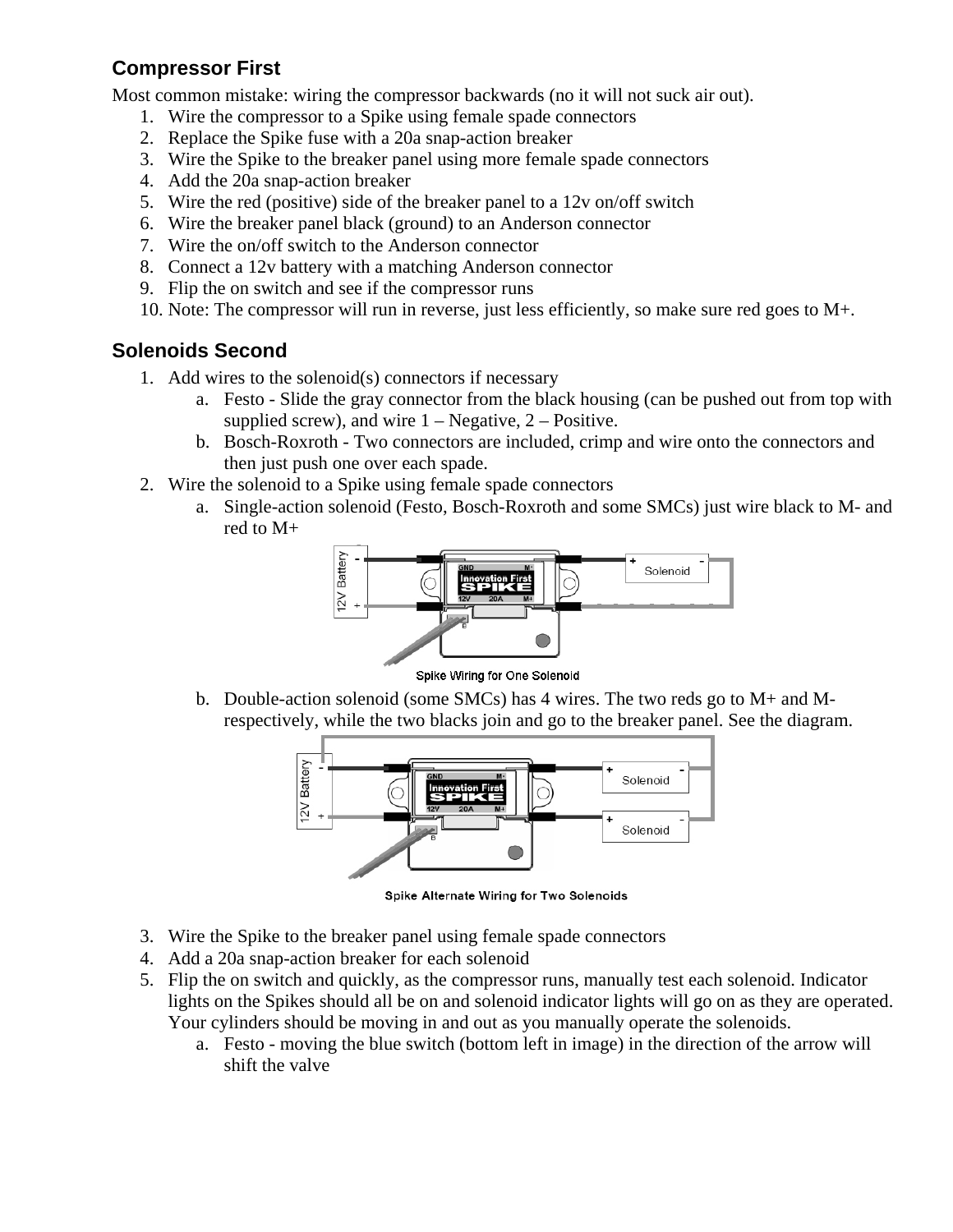

b. SMC solenoids buttons are small, so you may have to use a pen to push them. Note: the single solenoids will revert to the default position when the override button is released, but the double solenoid will stay in position.<br>Manual



c. Bosch-Rexroth - The yellow arm on the opposite side of the valve is the manual override. On this valve you can turn the override on and leave it in that position.

#### **Pressure Switch**

- 1. Use only signal & ground the outside pwm-cable wires, NOT power
- 2. Connects to an RC Digital Input (default code expects Digital Input 18)

#### **Special Parts**

Actuator magnetic reed switches use just the signal and ground wires for a pwm-style cable. The pwm cable then connects to a Digital Input.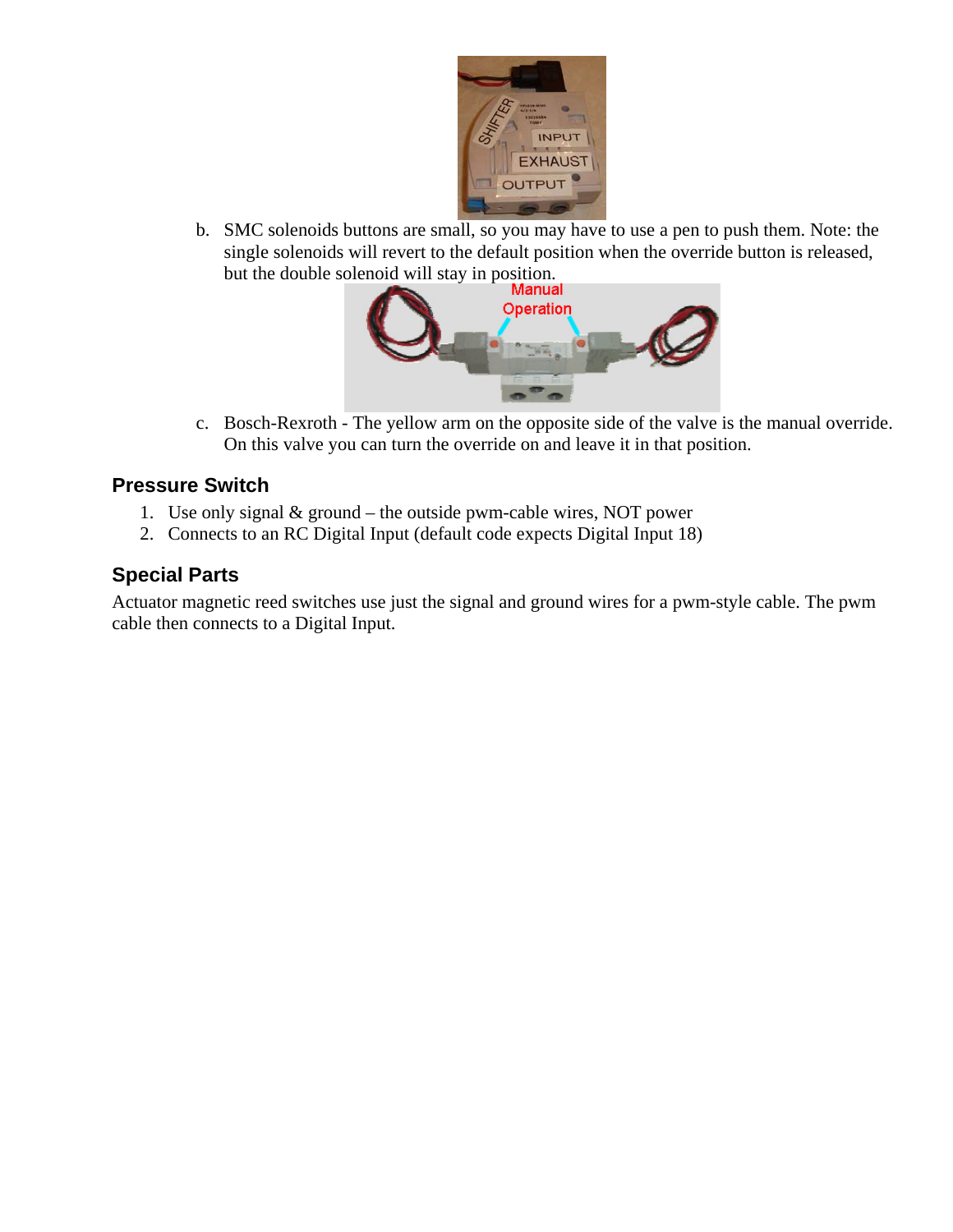## *Controls*

Parts needed: Robot Controller/Operator Interface, pwm cables, female spade and open-end connectors, tether cable, 20a snap-action breaker, red/black wires, joystick. Assumes the Default code is already loaded in the RC (as it comes delivered in the KOP).

Most common mistake: not hooking Spikes to RC *Relay* outputs

- 1. Connect the compressor Spike to *Relay 8* output on the Robot Controller using a pwm-style cable
- 2. Connect each of the solenoid Spikes to any available *Relay* outputs on the Robot Controller using pwm-style cables
- 3. Connect the Pressure switch to *Digital Input 18* using a pwm-style cable. The power or center wire is NOT used. Only connect the two outermost wires, signal and ground.
- 4. Connect the Robot Controller to the breaker panel using female spade and open-end connectors, then add a 20a snap-action breaker for it.
- 5. Tether the Operator Interface to the Robot Controller, add a joystick or other control you'll use for testing the solenoids to one of the OI joystick ports.
- 6. Flip the on switch and the compressor should start up
- 7. The compressor should automatically turn off when 120psi is reached on the High-Pressure Circuit gauge. Watch the gauge and wait for it. Troubleshoot.
- 8. The compressor will be turned on again when the high-pressure drops below 95psi.
- 9. Test the operation of each solenoid by a joystick attached to the OI ports

Controls described assuming a standard KOP joystick:

- $\triangleright$  Joystick port 1 trigger and thumb buttons control relay 1
- $\triangleright$  Port 1 buttons on the face to either side of the hat button controls relay 5
- $\triangleright$  Port 2 trigger and thumb buttons control relay 2
- $\triangleright$  Port 3 trigger and thumb buttons control relay 3
- $\triangleright$  Port 3 buttons on the face to either side of the hat button controls relay 6
- $\triangleright$  Port 4 trigger and thumb buttons control relay 4
- $\triangleright$  Port 4 buttons on the face to either side of the hat button controls relay 7

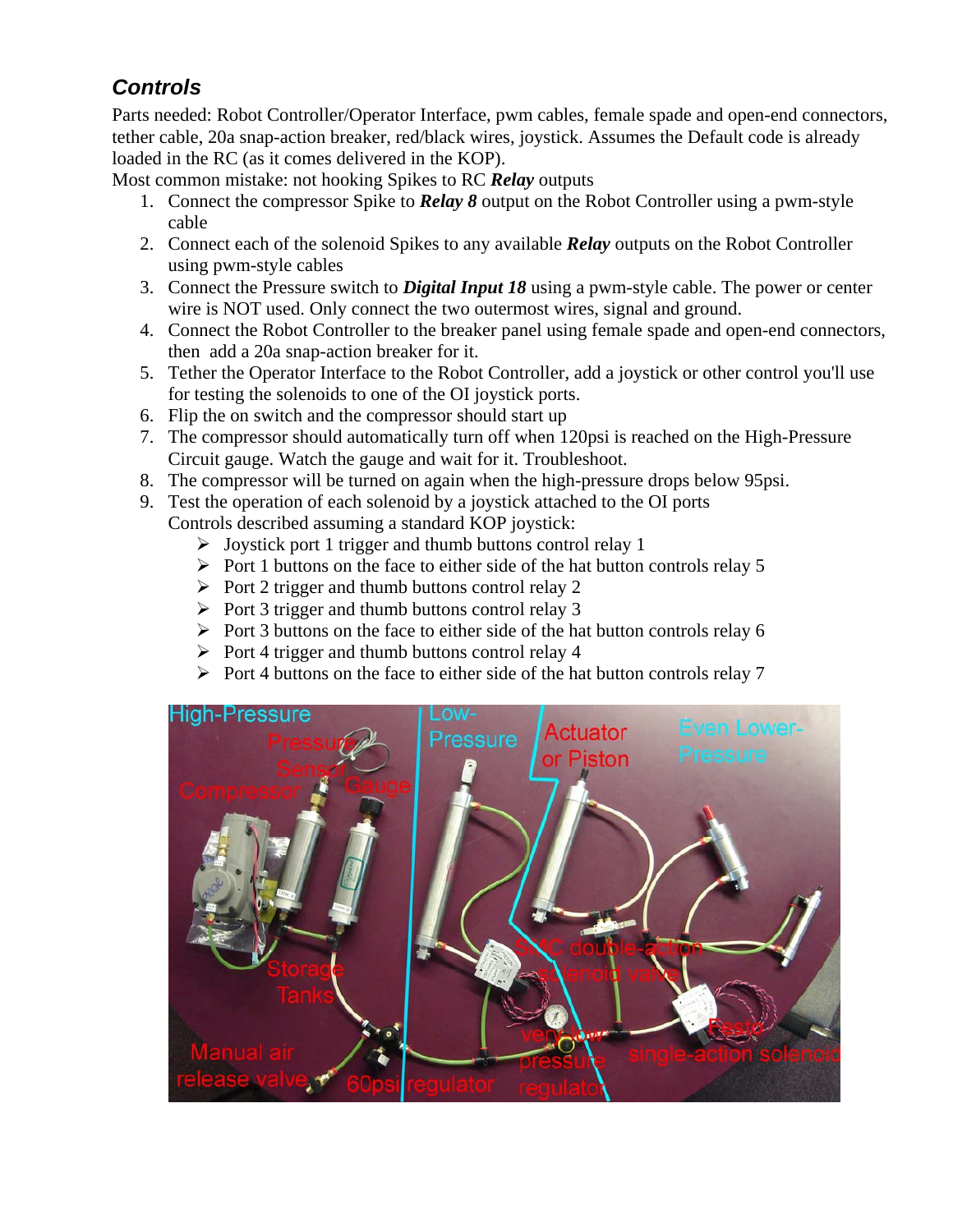### *Programming Beyond the Default Code…*

- ¾ Compressor
	- $\circ$  rc\_dig\_in18 = 0 when the sensor wants the compressor to run and =1 when the compressor should be off.
- $\triangleright$  Single-action solenoid valve
	- o relay1 fwd = 0; relay1 rev=0; -one direction
	- o relay1\_fwd = 1; relay1\_rev=0; -the opposite direction (rev is used for ground in both cases)
	- o Takes <15ms to react
- $\triangleright$  Double-action solenoid valve
	- o relay1  $fwd = 0$ ; relay1  $rev=1$ ; -one direction
	- o relay1 fwd = 1; relay1 rev=0; -the other direction
	- o Takes <15ms to react
- $\triangleright$  Actuator magnetic reed switches Are read by the RC as any other switch through any Digital Input
- $\triangleright$  Click & release vs. click & hold

### **Assembling Regulators (Revisited)**

There is a definite right way to assemble these. You will note that one port extends out a little bit more than the others. It also has an arrow on it to denote the low-pressure outlet of the regulator. The opposite port is the high-pressure inlet. A pressure gauge may be placed in either of the other ports. You will have to plug the other gauge port with the enclosed hex plug. Seal all threads with Teflon tape.

The all-black regulator must be used for stepping down the high-pressure, but the regulator with the yellow ring can be used between your low-pressure circuit and an even lower pressure sub-circuit.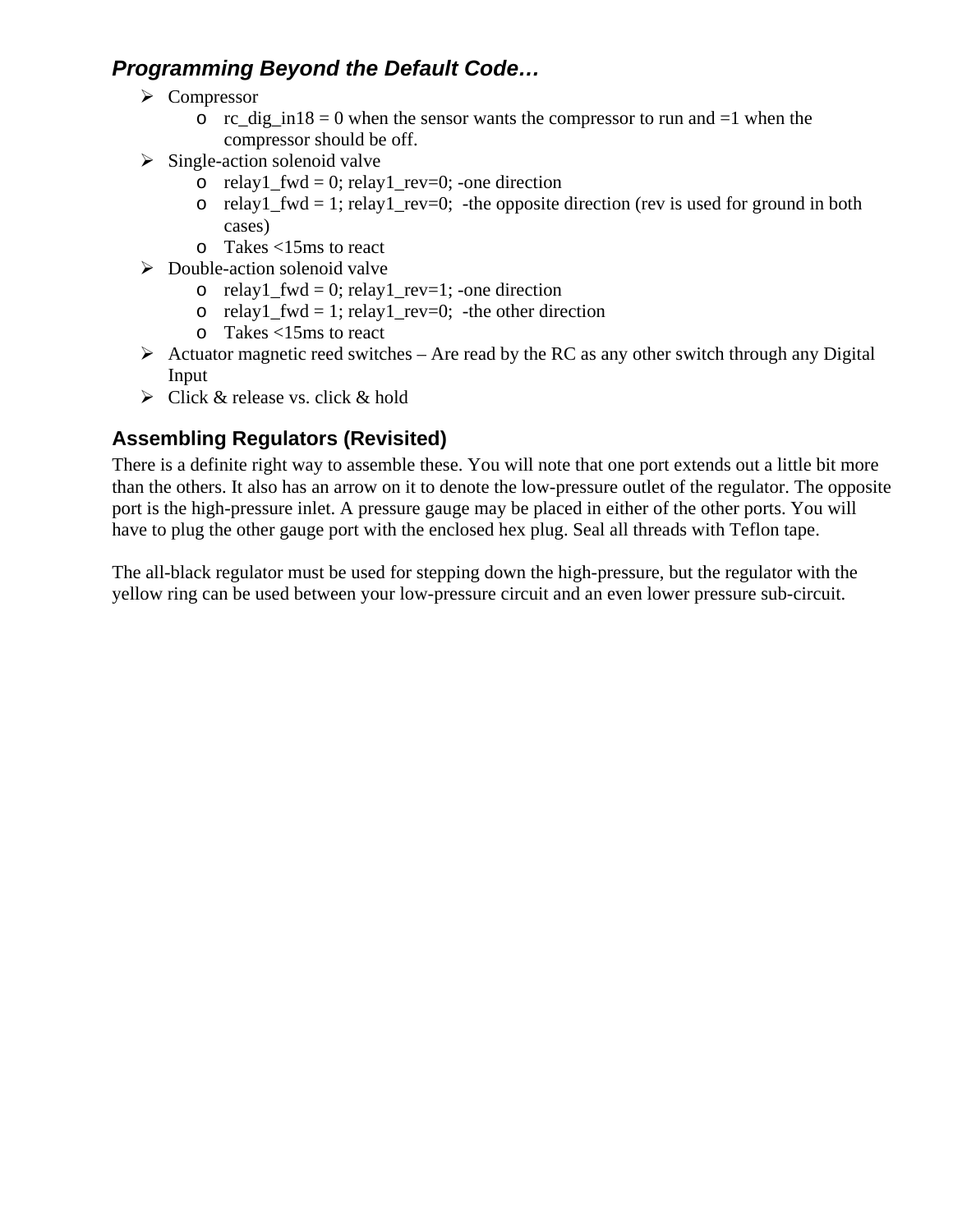# **Troubleshooting**

Sort of a checklist to evaluate problems. The key is patient and methodical checkout of the entire system.

- $\triangleright$  General layout
	- o Parts in the wrong place
	- o Pistons too large and powerful or too small and under powered.
	- o Pressure too high or too low (<30psi). solenoids require 20-30psi to operate.
	- o Piston moves too fast. Use flow valves fittings to slow down overly speedy pistons.
- $\triangleright$  Compressor won't shut off
	- o Pressure sensor on the wrong side of the regulator
	- o Sensor or compressor controlling pwm-cables not hooked to the correct Digital Input or Relay Output. If the sensor is not connected right, then typically Digital Inputs by default read like the compressor should be running.
	- o Test the sensor output with a multi-meter (ohm setting)
- $\triangleright$  Compressor won't run
	- o Compressor not wired to the spike to the breaker panel correctly
	- o Missing spike breaker
	- o Pressure sensor mis-wired or not connected to the right Digital Input
	- o Fuse blown in the compressor spike
	- o Sensor or compressor controlling pwm-cables not hooked to the correct Digital Input or Relay Output
- $\triangleright$  Pressure too high or too low (see testing for air leaks below)
	- o Kinked or pinched tubing
	- o High-Pressure side
		- An uncommon reason can be the automatic release valve you added to the compressor. It comes pre-set for 125psi and shouldn't be tampered with, but it can be knocked out of adjustment if the wrong piece was twisted by an inexperienced student. It does not let the high pressure get above 125psi no matter how much the compressor runs. It uses a double-nut to keep it secure, so with NO pressure in the system release the thin inner lock nut and tighten the larger, outer cap to increase the release pressure.
	- o Low-Pressure side
		- Almost always due to the regulator,
			- $\triangleright$  Check that the low-pressure output port was used.
			- $\triangleright$  The regulator may be set to a lower or higher pressure than you want. Adjust the regulator by loosening the locking ring and twisting the base ring while watching the attached gauge change.

#### $\triangleright$  Pistons don't move

- o Solenoid tubed incorrectly
- o Solenoid/spike not wired correctly
- o Spikes are controlled by RC Relay outputs. Make sure the spike pwm-style cable is hooked to a Relay.
- o Software incorrect
- o Test solenoid manual override to see if it's a pressure or an electrical problem.
	- Festo moving the blue switch in the direction of the arrow will shift the valve
	- SMC solenoids buttons are small, so you may have to use a pen to push them. Note: the single solenoids will revert to the default position when the override button is released, but the double solenoid will stay in position.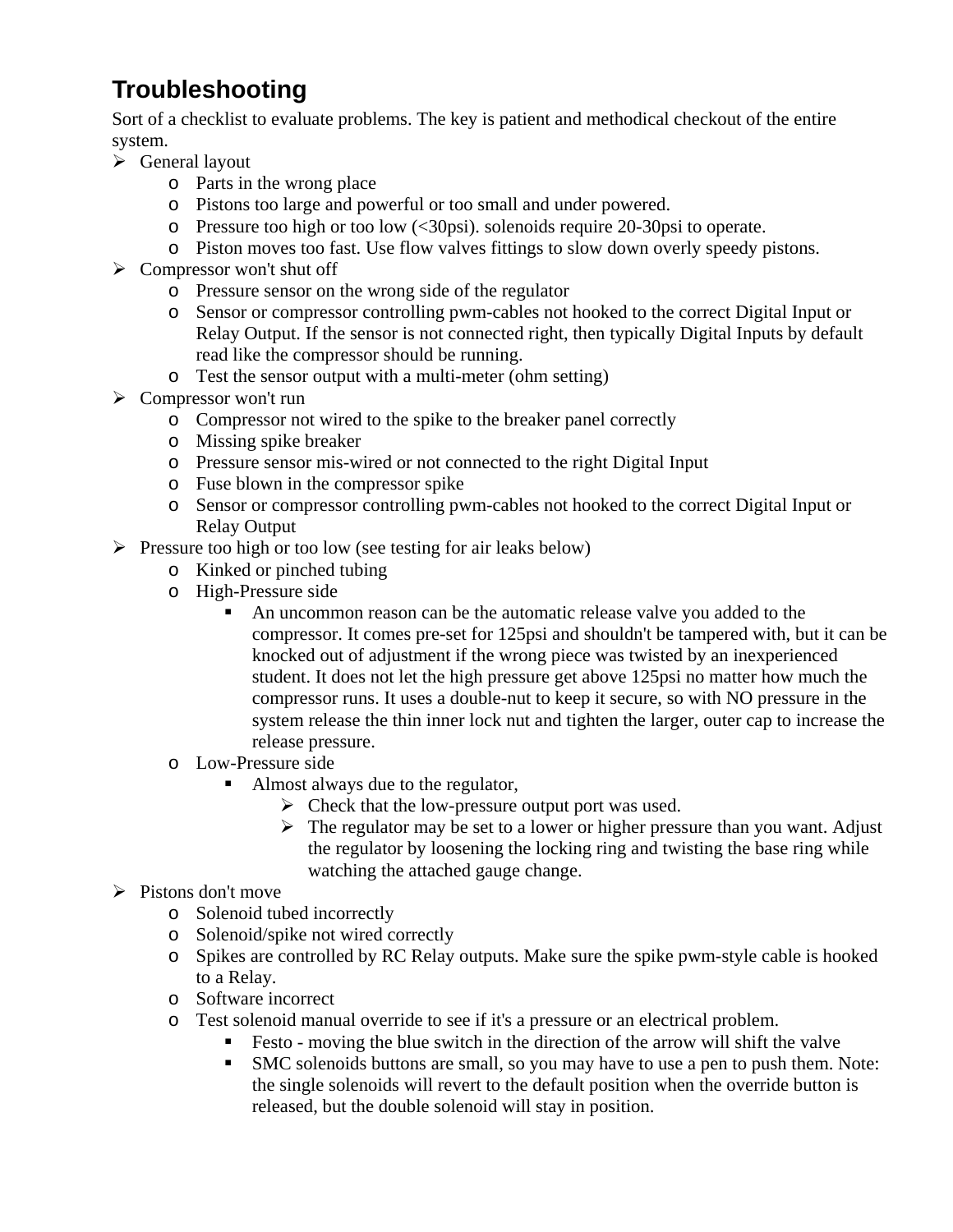

- Bosch-Rexroth The yellow arm on the opposite side of the valve is the manual override. On this valve you can turn the override on and leave it in that position.
- $\triangleright$  Pistons moving in the wrong direction
	- o Reverse the tubing going into the cylinder ends
- $\triangleright$  Regulator
	- o Confusing the one low-pressure output port with the three high-pressure ports. On each regulator there is ONE port that is the low-pressure output, indicated by a directional arrow. The others are all high-pressure inputs/outputs.
	- o Not dialing in the desired low-pressure.
	- o Not tightening the adjustment dial lock.
- $\triangleright$  Air leaks
	- o Use a dead-end tube into a plugged brass fitting or a loopback T-fitting to isolate sections that are leaking. Isolate leaking pressure sections one by one, disconnecting later sections so you can concentrate on controlling leaks in one section at a time.



o Look for the big leaks first by feel. Don't be fooled

by air flowing from the Victor or other fans in your robot. When you get it down to tiny leaks then judicious use of soap blowing bubbles, soapy water, Windex can help locate problem joints.

- o Square cut tubing tubing cut at any sort of angle rather than as square as possible will leak air from the system. The tube end needs to rest very flat inside the fittings to prevent air leaks.
- o Rough/scratched tubing ends also will not seal correctly
- o Failure to use Teflon tape to seal all screw thread fittings
- o Proper use of Teflon tape
	- Any Teflon that's been used once before should be replaced. Always use fresh Teflon and clean off all remnants. This means any on threads that have been screwed in once, then take off again need to have the Teflon replaced before screwing it on again.
	- Stop the Teflon several threads before the end to avoid scraps coming loose and clogging the solenoid valves.
	- Wrap Teflon in the opposite the direction you'll be screwing the threads in (clockwise as you look from the tip), so it pulls tighter rather than bunching up.
	- Make sure the wrap overlaps itself, but wrap it no more than twice around.
- o Cut or nicked tubing
- o Damaged fittings having either damaged threads through general abuse, cross threading, etc., or the seal on the push tube connection can be damaged from rough tubes, debris, or yanking the tube out too many times instead of releasing it properly.
- o Leaky regulator or other parts
- o Leaky solenoids
	- Large leaks could be caused by debris in the valve such as odd bits of Teflon tape or dirt. Try replacing the solenoid.
	- **Most solenoid valves seem to suffer from slight leaks that slowly let air out of any** system. No real solution to this problem other than for the SMC you can disassemble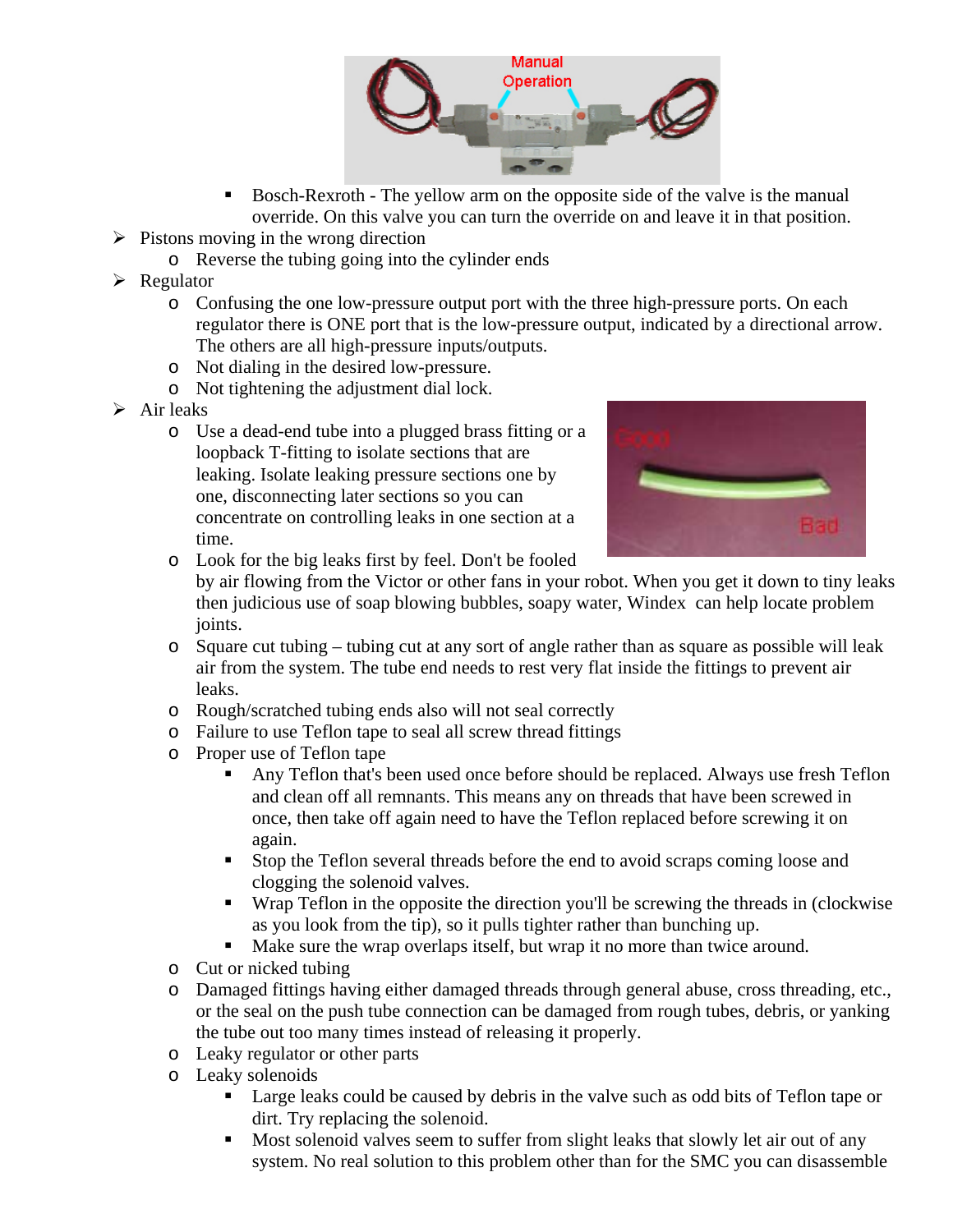and rearrange the gaskets between parts. You can test if this is your problem by temporarily blocking or looping-back the exhaust ports.

- Rarely, a valve can be stuck in an in-between state and you'll feel excess air escaping from one of the open exhaust ports. The valves only operate if they have some minimum air pressure to start with. To reset a stuck valve, force it up to minimum operating pressure by blocking the valve leaking exhaust vent with your finger, you can easily hold in the pressure, and the valve will self-reset at 20-30psi.
- $\triangleright$  Air used too quickly
	- o Oversized actuators. Place your solenoid valves as close to the cylinders as possible to minimize that little bit of volume needed to fill the tubing.
	- o Add more storage tanks
	- o Too many actuators
	- o Actuators used too often
	- o Low pressure, 60psi or less, is too high, so too much stored air gets used too quickly.
	- $\circ$  Solenoids will stop operating when the system pressure drops too low (20psi for SMC & Bosch-Roxroth, 30psi for Festo). The running compressor provides .4 cubic foot of air per minute.
- $\triangleright$  Mis-wiring
	- o Sensor PWM-style cable uses only signal and ground, NOT power.
	- o Solenoid
	- o Sometimes the SMC solenoids come with 24volt coils that must be replaced with 12v coils. Check to see each coil is printed with "12vdc."